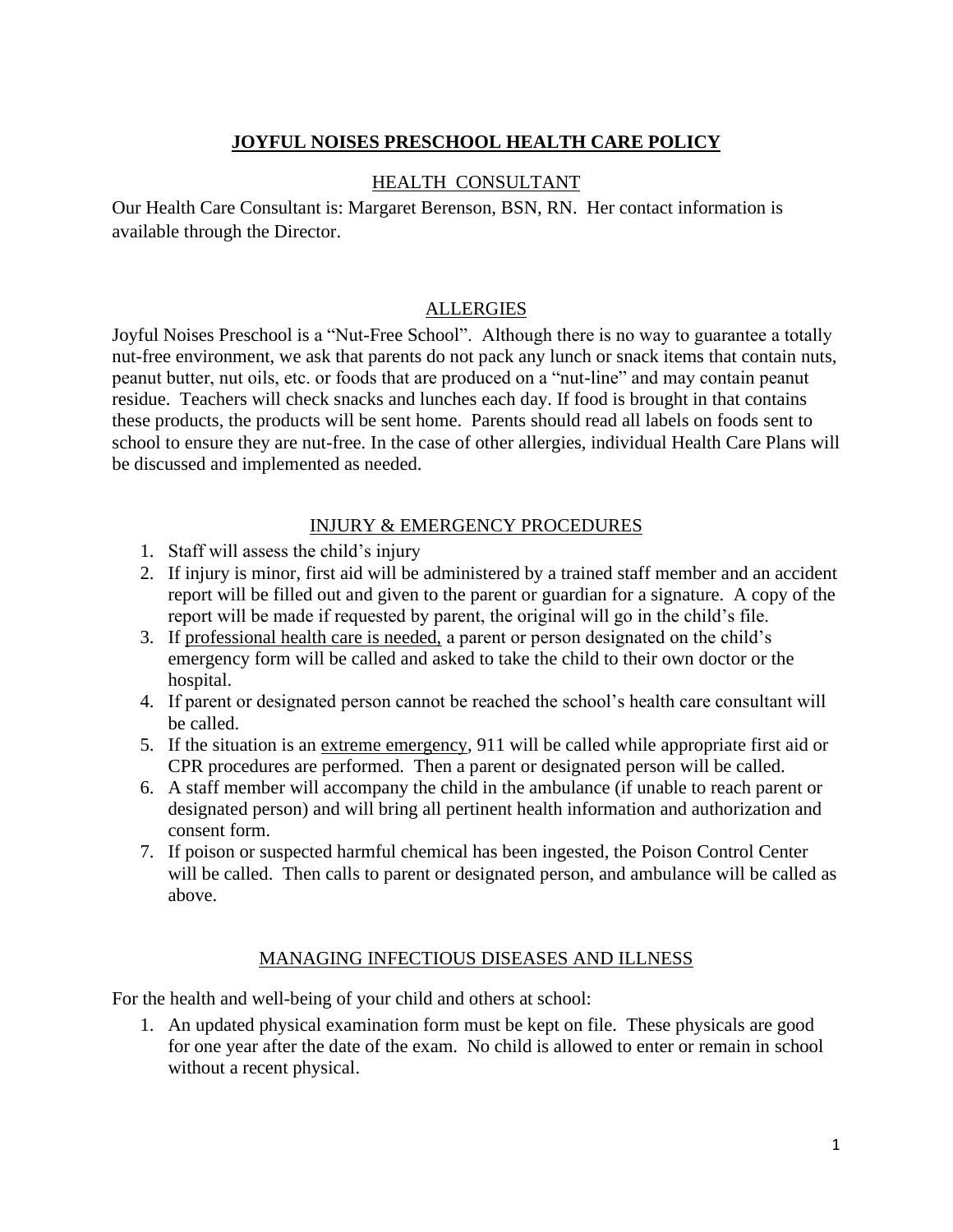- 2. Immunizations for children are required as set by the Massachusetts Department of Public Health. If a child has a medical or religious exemption, appropriate documentation is required and additional exclusions shall apply.
- 3. Children need proof of lead screening to attend school.
- 4. All children are expected to attend school in good health.

## GUIDELINES FOR ILLNESS EXCLUSIONS

Our goal is to provide a healthy environment for children. Children are expected to come to school healthy, willing and able to participate and go outside daily. To achieve this goal, children should not be sent to school if they are exhibiting the following symptoms. If your child develops any of these symptoms while at school, you will be contacted to take your child home and your child will be isolated until picked up. The following recommendations are guidelines and individual variations should be considered on a case by case basis.

- 1. A child with a fever of 100.4
- 2. Persistent, unmanageable cough and/or thick, opaque nasal discharge (child unable to blow own nose or cover mouth).
- 3. A child who is lethargic, unwilling/unable to participate or not taking fluids.
- 4. A child with a severe or croupy cough.
- 5. A child with red, crusty, leaky eyes should seek medical advice and may need antibiotics.
- 6. A child with a bacterial infection such as streptococcal, may not return until he/she has been taking antibiotics for 24 hours.
- 7. A child with a viral infection may return when symptom free or as directed by a medical professional.
- 8. A child that has two or more watery stools in one day.
- 9. A child who is continuously inconsolable and not able to be comforted by staff.
- 10. A child who is vomiting should not be in school or childcare.
- 11. A child with an unusual or infected skin rash with crusts, itching and/or drainage should be seen by a physician for evaluation. If contagious, the rash must be healed or noncontagious before returning to school.
- 12. A child or members of that child's family has been exposed to a person with a virus meeting the criteria of epidemic or pandemic. He/she shall remain out of school for the required quarantine time as directed by the DPH, CDC or other official agency overseeing this outbreak.

When a child in school has been diagnosed with a communicable illness including hepatitis, measles, mumps, meningitis, diphtheria, rubella, salmonella, giardia, tuberculosis, shingles and varicella (chicken pox); the school will notify families with a Medical Alert and a report to the local public health office. A diagnosed child must be excluded from the program for the period of time prescribed by the child's physician or by local public health office

## **Children may return to school after an illness if**:

- They have been fever and symptom free for 24 hours without over the counter medication
- They do not pose a threat of spreading infection to other children
- They have had a 24-hour course of antibiotics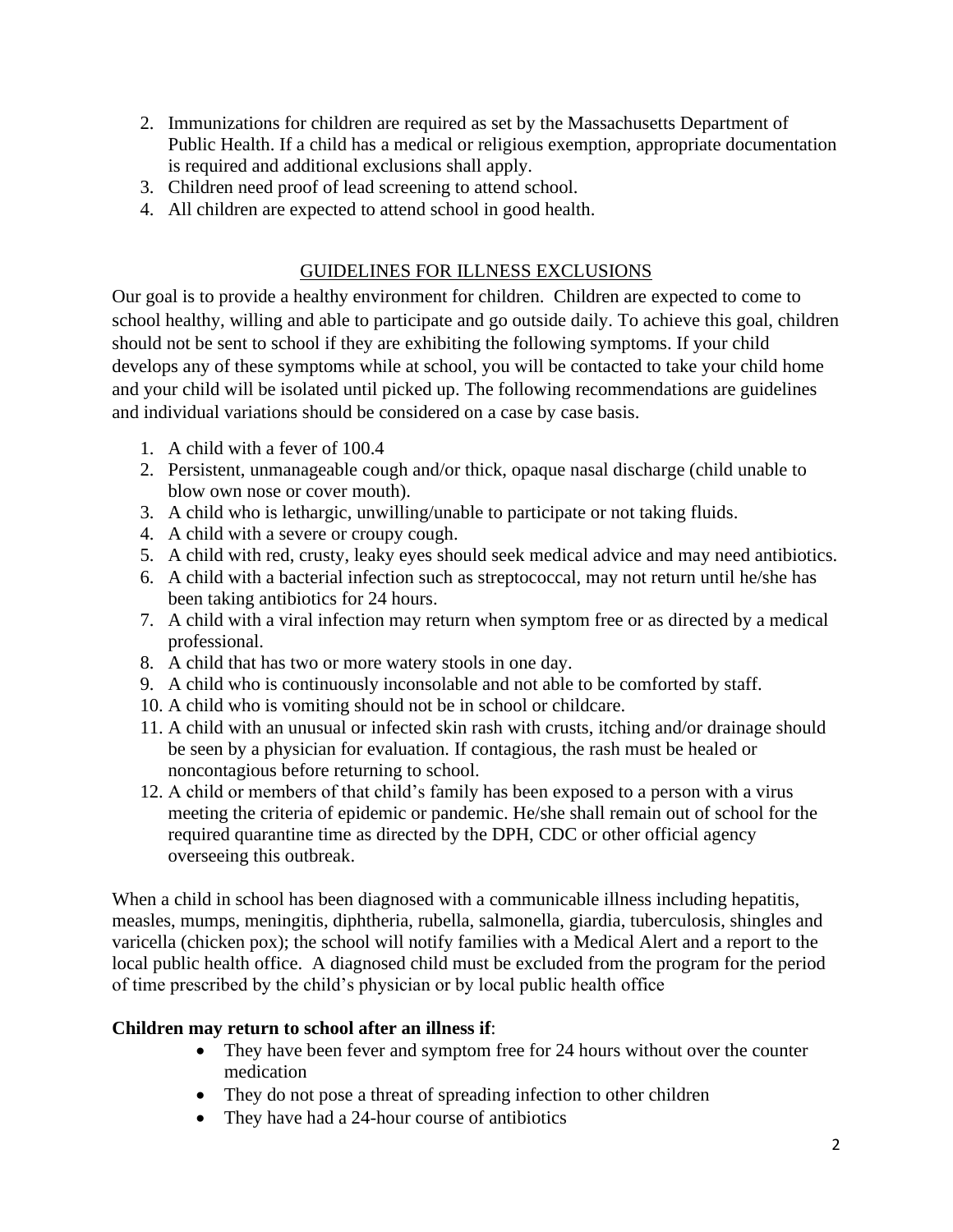• They have obtained documentation from a medical professional indicating the child is cleared to return to school.

# PLAN FOR ADMINISTERING MEDICINE

Joyful Noises Preschool will work to the best of its abilities to meet the medication needs of the child as ordered by his/her physician.

Medication, whether prescription or non-prescription, with the exception of topical nonprescription medication as stated below, may be administered to a child only with written parental authorization and written order of a physician. Medication will be stored out of children's reach.

## **Prescription medication**

- All medication will be administered only if in the original prescription container with appropriate label affixed.
- The parent will sign an Authorization for Medication form, which will include the name of the medication, time to be administered and exact dosage amount. This form also includes a log of each time the medication is administered and will be placed in the child's file once medication administration is complete.
- A note signed by the parent and containing this information is also acceptable and should be attached to a blank form.
- Teachers will only administer medication which has already been used at least once by the parent or guardian.

# **For non-prescription medication**

- A written and signed order of the physician-stating name of medication, dosage, and criteria for administration is required.
- This will be for no more than one year from the date it was signed.
- Written parental authorization is also required.
- An attempt will be made to contact the parent before the medication is administered, unless a child needs medication urgently or when contacting the parent will delay appropriate care unreasonably.
- Parents will be notified each time a non-prescription medication is applied to a diaper rash.
- This does not apply to topical non-prescription ointments like sunscreen and bug spray which are applied to skin free of wounds, rashes or breaks.

# **Topical non-prescription medications/ointments**

• Topical non-prescription medications such as petroleum jelly, diaper rash ointments, and anti-bacterial ointments, which are applied to wounds rashes, or broken skin, must be in the original container and used only for an individual child. Parent will be notified when the above are used.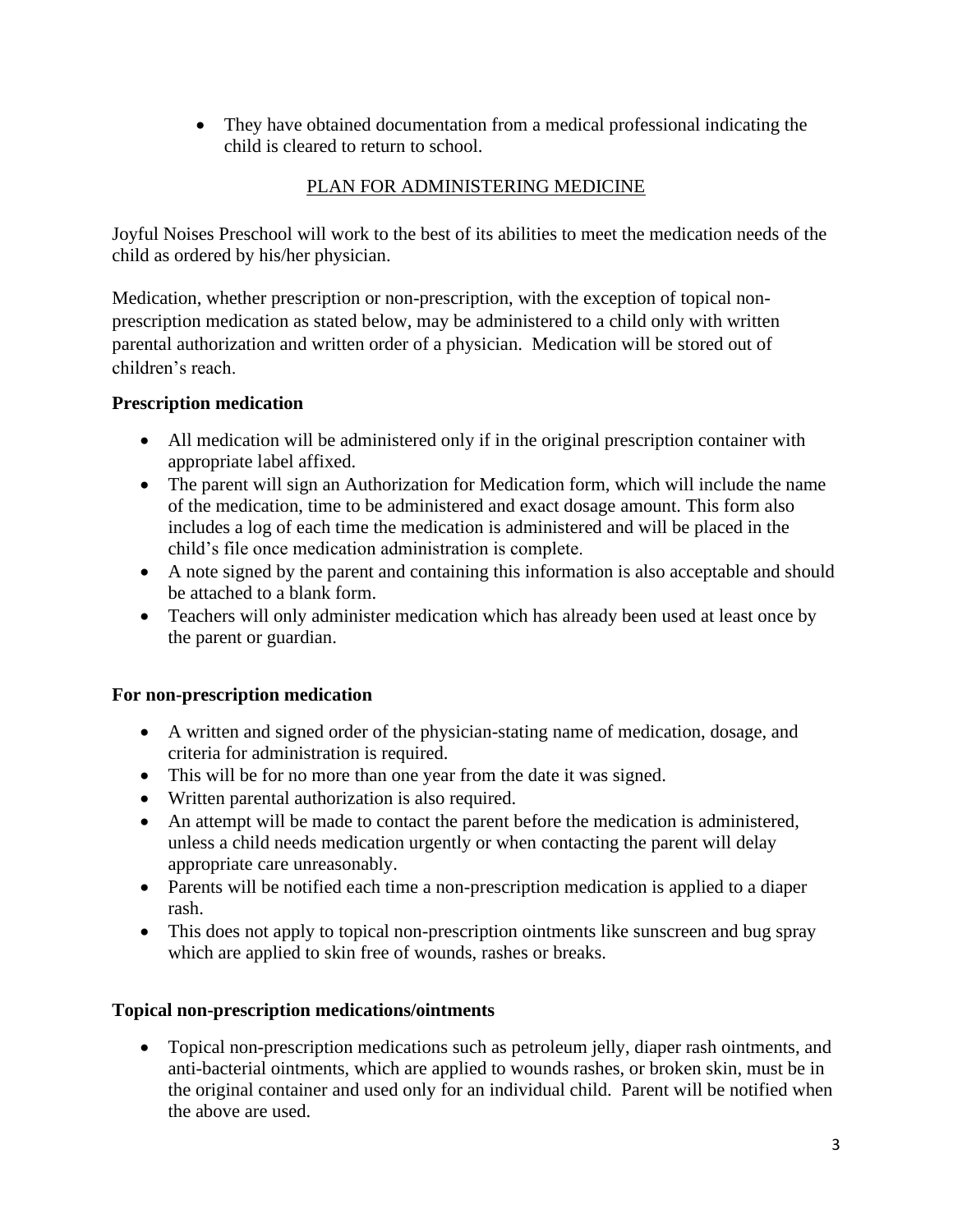- The container will be labeled with the child's name and only administered with written parental permission.
- A signed parental authorization, listing the specific topical medication and the criteria for administration must be completed.
- Medication will not be administered contrary to the directions on the original container unless so authorized by written order of the child's physician.
- Sunscreen and bug spray must be labeled and provided by the parents.
- All medications brought to school must be brought in its original container with the child's name, the name of the drug and instructions for administration and storage.
- All medications will be stored under proper conditions for sanitation, preservation, security and safety.
- All unused or expired medication will be sent home.
- Topical non-prescription medication such as sunscreen and other ointments which are not applied to open wounds, rashes or broken skin may be generally administered to a child with written parental authorization.
- Individual containers do not have to be used for each child and a log does not have to be kept when using topical non-prescription medications as described in the previous sentence.

# ATTENDANCE AND HEALTH POLICIES

The parent or the person on the emergency contact list must always be available by phone during school hours. It is the parent's responsibility to have someone available who can come to the school for emergencies or for a sick child.

Please call/email the school if your child will be absent or has a communicable illness. This communication is necessary to inform teachers and families of illness and absences. We will make every effort to reach out to families when children are absent. If Medical Alerts need to be posted, your child's identity is always protected.

# EMERGENCY MANAGEMENT PLAN

- In the case or fire, natural disaster, loss of power, loss of heat, loss of hot water, or situation (chemical spill, bomb threat) necessitating evacuation of the building, teachers will follow the stated evacuation procedure below.
- Evacuation procedures: the caregiver in charge when evacuating shall take:
	- Accurate attendance lists.
	- Account for all children and staff so that no child is left behind or missing take attendance prior to leaving the building and once out of building.
	- Bring any medications/supplies and emergency records.
	- The class will meet at the end of the parking lot at our designated meeting place.
	- The Director and/or staff will remain with children after evacuating at all times.
	- The Director will contact parents and emergency personnel after evacuating the children to safety, if needed. The Director will use her cell phone to contact the fire department and other appropriate authorities.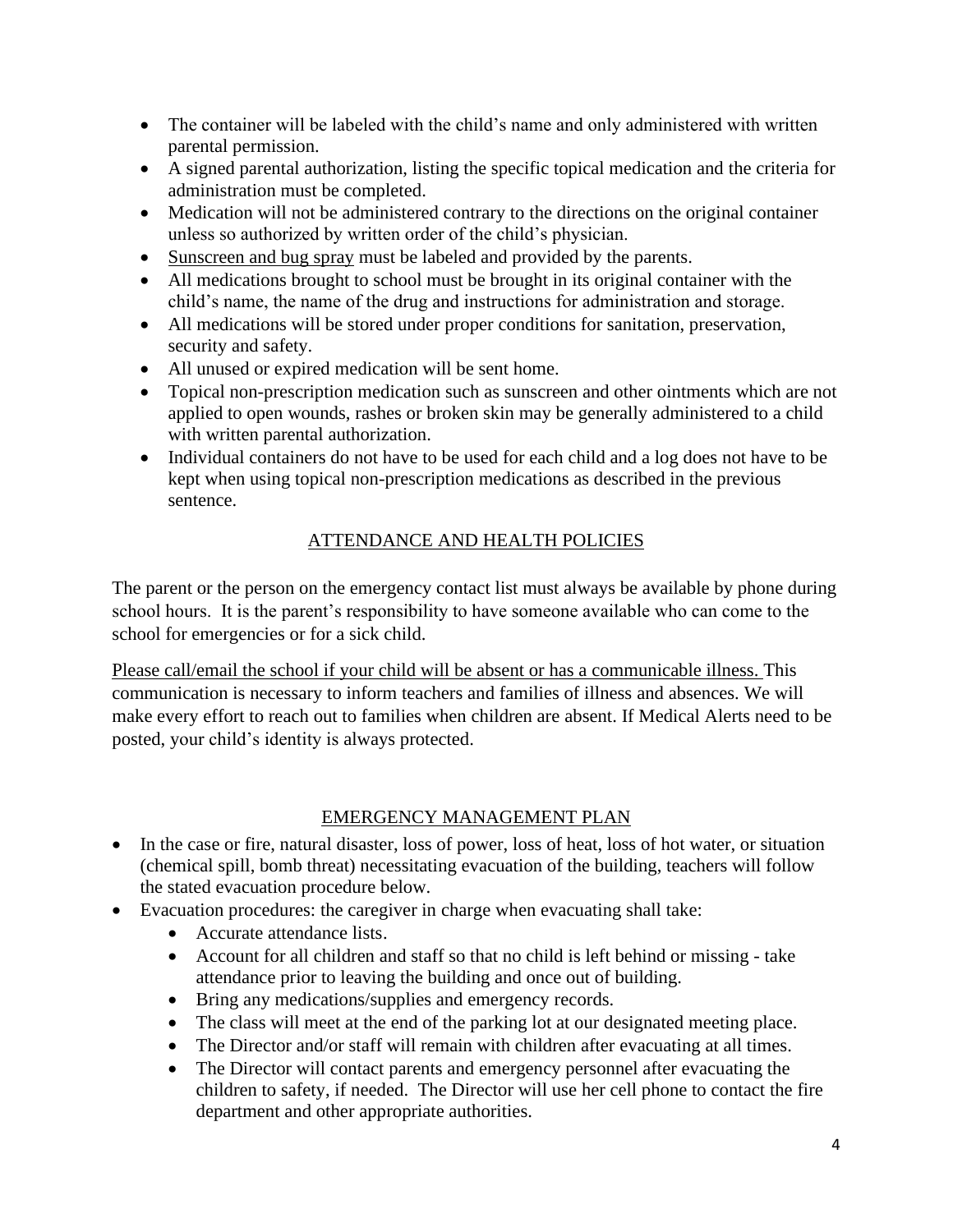- The Director and the floating teachers will help the Toddler and any children with special needs.
- The Director or person in charge will document the date, time, and exit route used and the number of children evacuated.
- Escape routes are posted next to the exits in every classroom.
- If alternate shelter is required, the children will then be taken by foot to the Gould Barn at the end of the parking lot. Parents will be notified by phone to arrange pick up if needed.
- In the event of exposure to toxic materials or gases, and a physical examination is recommended, children will be transported by emergency vehicle to Beverly Hospital 85 Herrick Street Beverly, Mass. where they will be examined and parents/emergency contacts will be notified.
- If the environmental emergency is more widespread and encompasses a large area, a neighborhood, or several homes, due to a non-confined environmental threat, e.g. toxic fumes from a spill, floodwaters, brush fire, etc. and the children cannot remain in the area, the children will be brought to St. Rose Parish, 12 Park Street, Topsfield, MA on foot and with buggies where they will remain accompanied by caregivers while parents/emergency contacts are notified and arrangements for either transportation home or a continuation of care are made.
- In the event of a major environmental hazard that necessitates a larger area evacuation, several neighborhoods, a city/town or geographical area, due to large non- confined hazard, e.g. a nuclear incident, earthquake, children will be transported as directed by Mass Emergency Management Crisis Teams and/or Topsfield Fire Dept. The children would be transported by bus from the NRT bus company (978-794-3136) where they will remain accompanied by caregivers while parents/emergency contacts are notified and arrangements are made for their pick up.
- In the case of a power outage, the school will be closed if it is determined by appropriate authorities that power/utilities cannot be restored within one hour. Parents will be notified using a cellular phone and Remind app.
- In the case of a loss of heat, the Director will monitor the building temperature. If the temperature falls below 65 degrees and the water temperature below 120 degrees, and/or it is determined that the heat will not be restored within one hour, the school will be closed.
- If the immediate conditions pose a threat to the health and safety of the children, the school will be closed and procedures described for alternate shelter will be followed.
- In the case of a loss of water, the school will be closed unless it determined that the service could be restored within one hour.
- In any case of school closing, the school will only be reopened once the effected service is restored and the appropriate agency has given assurances that the problem has been completely remedied.
- All above stated policies are subject to modification as specific circumstances dictate at the time of the emergency situation.
- Sheltering in Place shall occur in the event of severe weather alerts, emergencies creating power outages, loss of heat or water. Children and teachers will remain in classrooms, draw shades and allow coats and blankets to be used/worn. Stories, songs, manipulatives and drawing materials will be used to comfort children. Bottled water, extra snacks, disposable plates, utensils, napkins, extra clothing and diapers are always available at the school. Town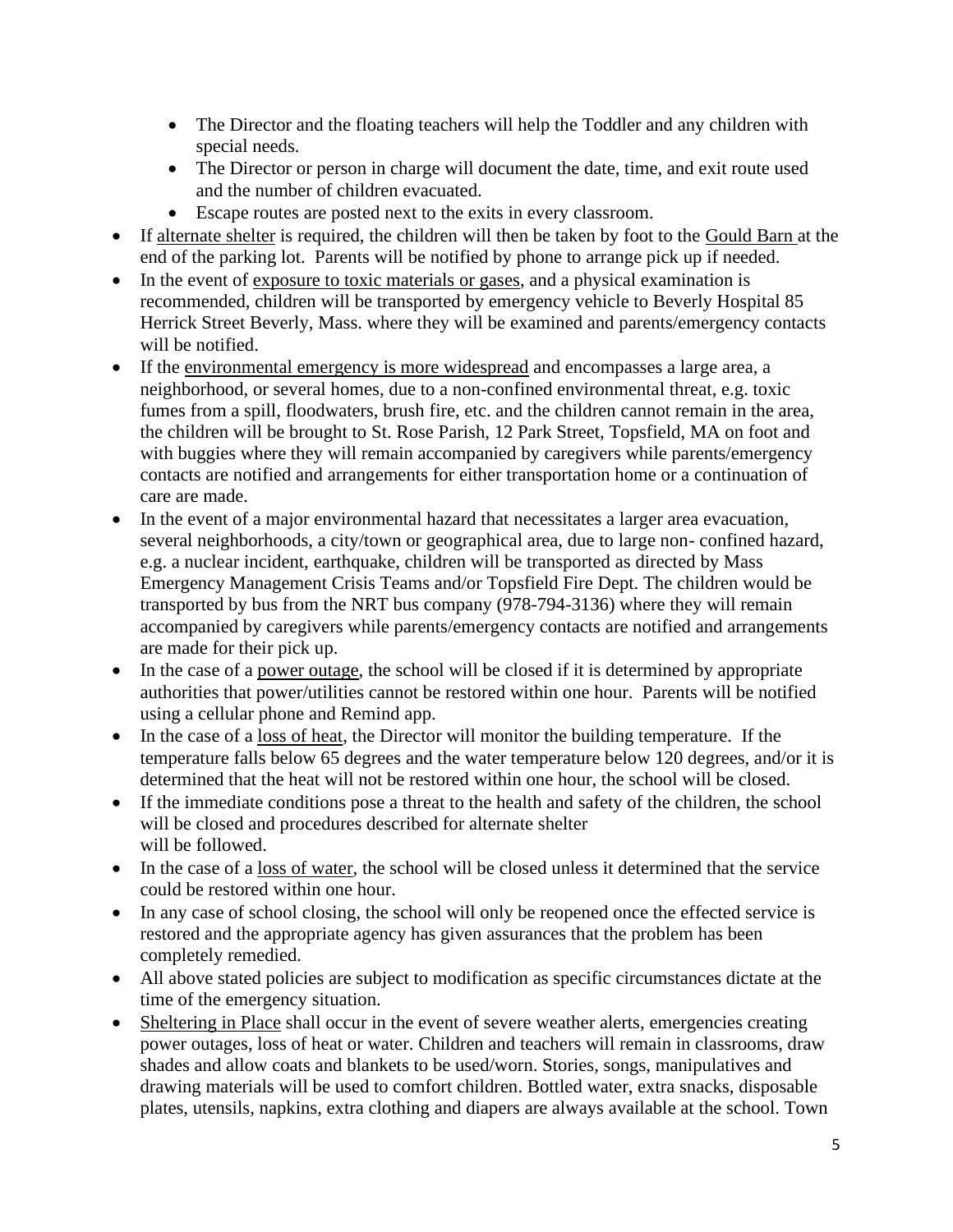water is used and available for handwashing and toileting. Flashlights are located in all classrooms. Battery operated smoke detectors are available at the school. Cell phones will be used to contact families should the situation require children to be picked up to go home in the event that the temperature drops below 65 degrees or water is no longer available. Local authorities shall be contacted for guidance and building landlord will be contacted for facility management. Should the situation worsen, staff and children will move to interior classrooms, bathrooms, hallway or other rooms without windows.

- In the event of a potential threat from an intruder inside or outside the program, the director will contact local authorities immediately by land line or cell phone. The director will notify staff of a lock down or evacuation by cell phone and Remind app and when the situation has ended. The director will verify that all classrooms are secured as best possible. Staff will keep children in their classrooms, close and barricade doors, draw shades and turn off lights. Children will gather on the floor away from doors and windows, remain quiet and out of sight lines from the door. Should the situation worsen, staff and children will move to interior classrooms, bathrooms or hallway additionally children can be moved to the Library, Parlor and Chapel upstairs where blinds can also be drawn and bathrooms easily accessed. Finally, if the intruder enters the building children shall leave the building and meet at the Gould Barn. Attendance will be taken by teachers before and after evaluating the building.
- A Disaster Kit shall contain extra supplies of snack, water, first-aid, diapers, flashlights, stories and activity materials. This shall be kept up to date.
- In the event of a Missing Child, the assistant director will first search the school, then additional areas of the building and finally the outdoor areas. If the child is not found local authorities and parents will be called by the director. If a child goes missing the school will increase attendance taking before and after leaving classrooms and outdoor areas, at nap time and after nap. If a child goes missing on a local walk, the same procedures shall be used.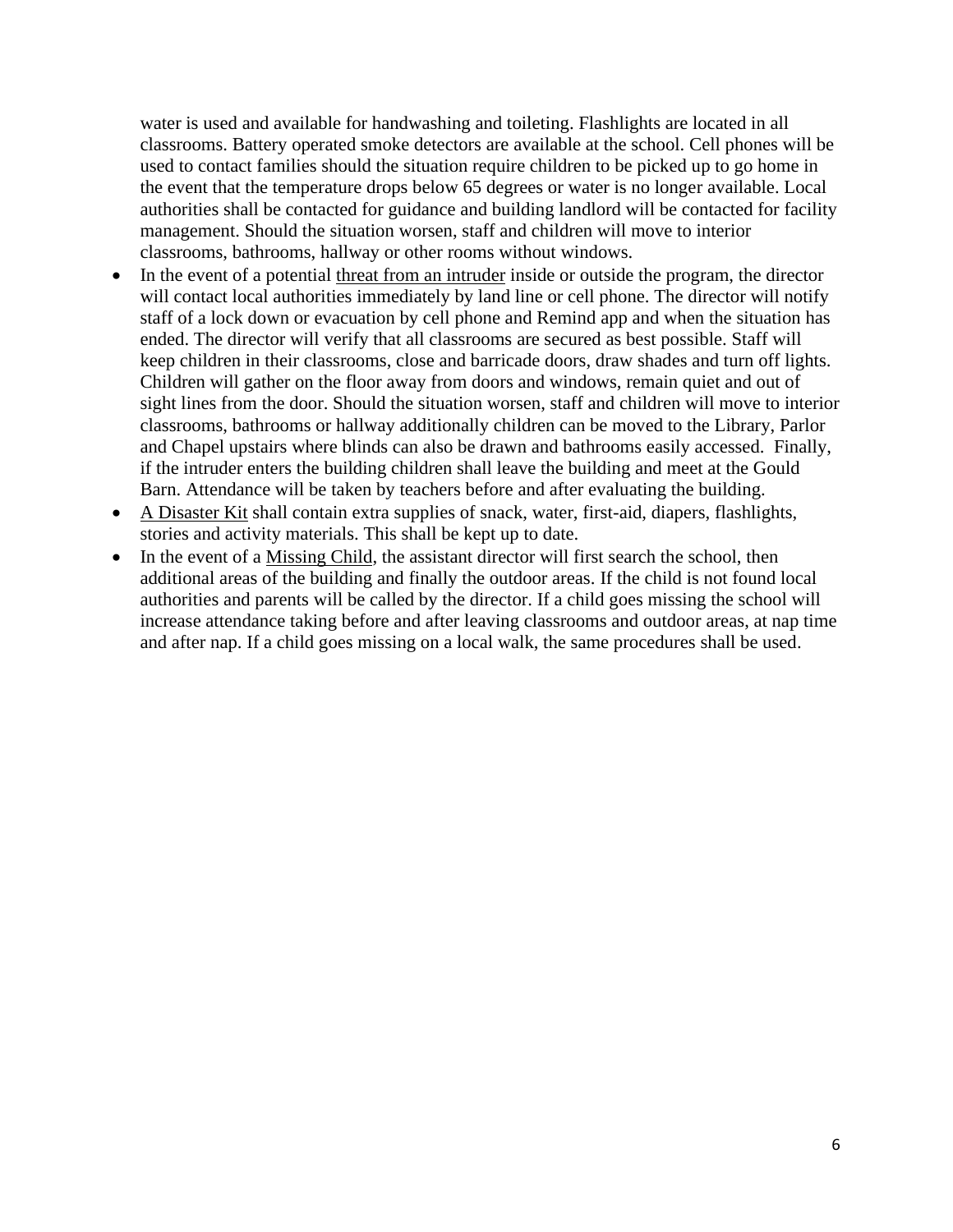## **EPIDEMIC, PANDEMIC & EMERGENCY HEALTH CLOSURE POLICY**

### HOURS OF OPERATION

In the event of an epidemic, pandemic or other health emergency situation, the operational hours at JNP may be amended. This will be handled on a case by case basis. When the situation is resolved and officials declare it safe to return to work, JNP will make every effort to resume operations.

### SCREENING AND MONITORING OF CHILDREN AND STAFF

**Home Self-Screening-** Prior to coming to school all staff, parents, children, and any individuals seeking entry into the school must be directed to self-screen at home as follows:

- 1. Self-screening shall include checking for symptoms including fever, cough, shortness of breath, gastrointestinal symptoms, new loss of taste/smell, muscle aches, or any other symptoms that feel like a cold. Anyone with a fever of  $100.0\text{ or } 1000$  or above or any other signs of illness must not be permitted to enter the program.
- 2. Parents and staff must sign written attestations daily regarding any household contacts with COVID-19, symptoms (e.g., fever, sore throat, cough, shortness of breath, loss of smell or taste, or diarrhea), or if they have given children medicine to lower a fever.
- 3. Individuals who decline to complete the screening will not be permitted to enter the program space.

**Daily School Screening**: Programs must screen all staff and children before they are permitted to enter the school following the requirements below:

- (1) There will be one designated point of entry into the school which is the main entry door #1. No individual is allowed to enter the school until they successfully pass the screening.
- (2) There is one main person designated to conduct all screening activities in the entry area or drive up area. Physical distance will be maintained during this process.
- (3) Health check responses will be recorded and maintained on file.
- (4) We will verbally screen children and parents asking using the EEC required questions. If any of these questions are "NO", the child must not be allowed to enter the building. The child must return home with their parent or caregiver.

**Regular Monitoring:** Staff will actively, visually monitor children throughout the day for symptoms of illness.

- (1) Children who appear ill or are exhibiting fever, cough, shortness of breath, diarrhea, nausea, and vomiting, abdominal pain, and unexplained rash shall be separated from the larger group and isolated until able to leave the school.
- (2) In the event that a child is experiencing extreme difficulty breathing, bluish lips or face,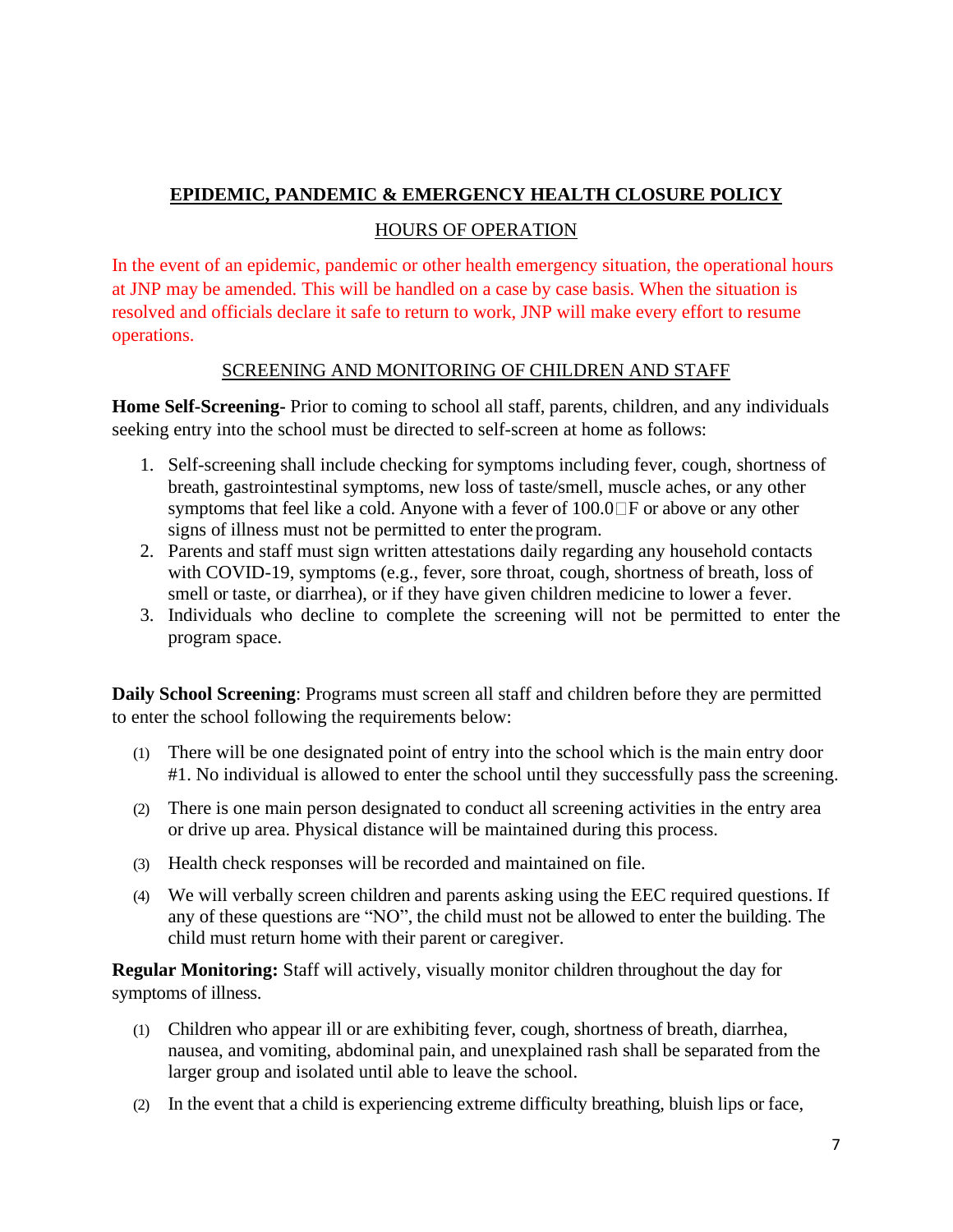persistent pain or pressure in the chest, severe persistent dizziness or lightheadedness, new confusion or inability to rouse someone, or new seizure or seizures that won't stop, emergency services will be called immediately.

(3) Before transferring to a medical facility, the transfer team and/or medical facility shall be notified if the individual is suspected to have COVID-19.

## ISOLATION AND DISCHARGE OF SICK CHILDREN AND STAFF

Planning for Isolation and Discharge An isolation room has been developed in the school where sick children or staff may be isolated until picked up. The room includes an exit to an exterior door where parents will pick up children. PPE (mask, face shield, gloves and gown) shall be worn in this room. Masks shall be made available for staff and children. Contact information for the local Board of Health and Emergency numbers shall be posted.

- 1. If a Child Becomes Symptomatic: JNP will follow the protocols below:
	- a. Immediately isolate the child from other children and minimize exposure to staff.
	- b. Whenever possible, cover children's (age 2 and older) noses and mouths with a mask or cloth face covering.
	- c. Contact the child's parents and have the child picked up as soon as possible.
- 2. If a Staff Becomes Symptomatic: Staff must regularly self-monitor during the day to screen for new symptoms. If new symptoms are detected among a staff member, they must cease child care duties immediately and be removed from others until they can leave.
- 3. If a Child or Staff Contracts COVID-19: Sick children or employees who are COVID-19 positive or symptomatic and presumed to have COVID-19 must not return until they have met the criteria for discontinuing home isolation and have consulted with a health care provider. JNP shall provide necessary contact information to the local Board of Health. If the individual tests positive for COVID-19 but is asymptomatic, isolation may be discontinued when at least 10 days have passed from the date of the positive test, as long as the individual remains asymptomatic.
- 4. Notifying Required Parties: In the event that JNP experiences an exposure, we will confidentially notify employees and families. Additionally, if a child or staff is Covid-19 positive, the local Board of Health and EEC shall be notified.
- 5. Self-Isolating Following Exposure or Potential Exposure: In the event that a staff member or child is exposed to a sick or symptomatic person, the following protocols must be followed.

## EXPOSURE TO COVID-19 OR SIMILAR VIRUS

1. If a child or staff has been exposed to COVID-19, regardless of whether the individual has symptoms or not, the child or staff must not be permitted to enter the program space and/or must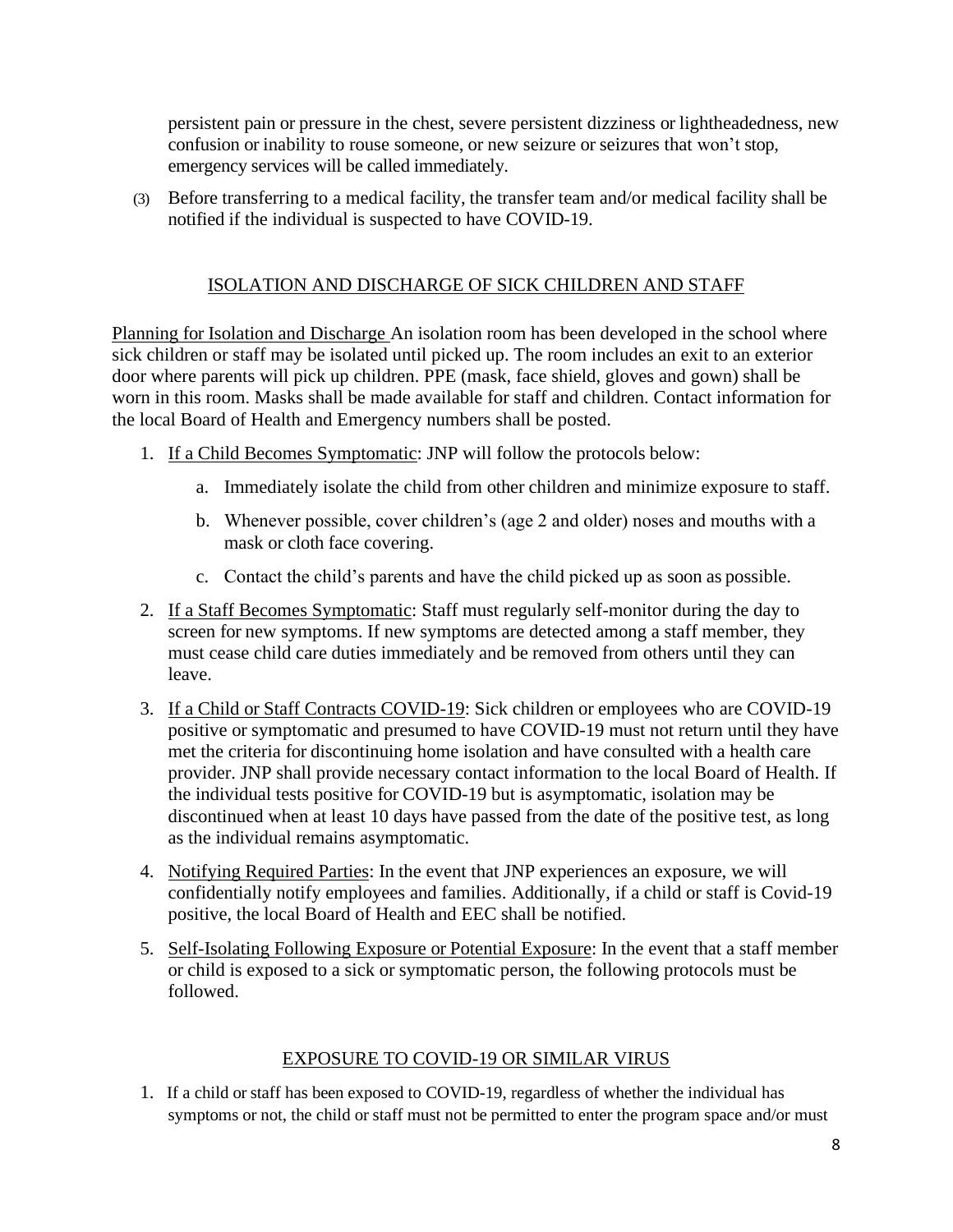be sent home. Exposed individuals must be directed to stay home for at least 14 days after the last day of contact with the person who is sick. JNP will consult with the Topsfield Public Health Nurse for guidance regarding quarantining, returning to school and what additional precautions will be needed.

- 2. If an exposed child or staff subsequently tests positive or their doctor says they have confirmed or probable COVID-19, they must be directed to stay home for 14 days from the 1st day of symptoms appearing AND be fever-free for 72 hours without fever reducing medications AND experience significant improvements in symptoms. Release from isolation for a positive individual is under the jurisdiction of the local board of health where the individual resides.
- 3. If we are informed that a child's household member or staff's household member tests positive for COVID-19, JNP will contact the Topsfield Public Health Nurse for guidance regarding quarantining, returning to school and what additional precautions will be needed.
- 4. If an Exposed Child or Staff Remains Asymptomatic and/or Tests Negative for COVID-19 they must remain in quarantine and continue to monitor for the full 14 days.

## HYGIENE AND HEALTH PRACTICES

- 1. Handwashing is our first line of defense against illness and will be done frequently throughout the day. Handwashing facilities is readily available to all staff and children. Children will be instructed to wash hands for a minimum of 20 seconds reciting the ABC's or Happy Birthday, twice. Informational posters will be at each sink.
- 2. Hand Sanitizer with at least 60% alcohol may be used with children 2 years or older with written parental permission. Sanitizer will be stored out of reach of children and used under staff supervision. Children will be taught proper usage and monitored to ensure hands wet with sanitizer do not go in mouths.
- 3. Hand sanitizing stations will be located at the entrance to the school. When appropriate, all persons entering the school will use sanitizer until they get to a classroom sink or bathroom to wash hands.
- 4. Coughs and Sneezes should be covered using tissue or caught in the inside corner of elbow. Hands will be washed after and teachers will model these procedures.
- 5. Face masks shall be worn throughout the program day whenever 6 feet of physical distancing is not possible. All children above the age of 2 years are encouraged to wear masks. Masks will be removed for eating, drinking and sleeping. Masks for children should have no loose strings attached. Children should have a minimum of 3 clean masks per day in a labeled, resealable bag. Children do not need to wear masks outside while engaged in active outdoor play when physical distancing is possible. Masks must be labeled with children's names. Masks must be worn by parents, guardians and visitors at all times while on the premises as recommended by the CDC. Exemptions to wearing face masks shall be handled on an individual basis.